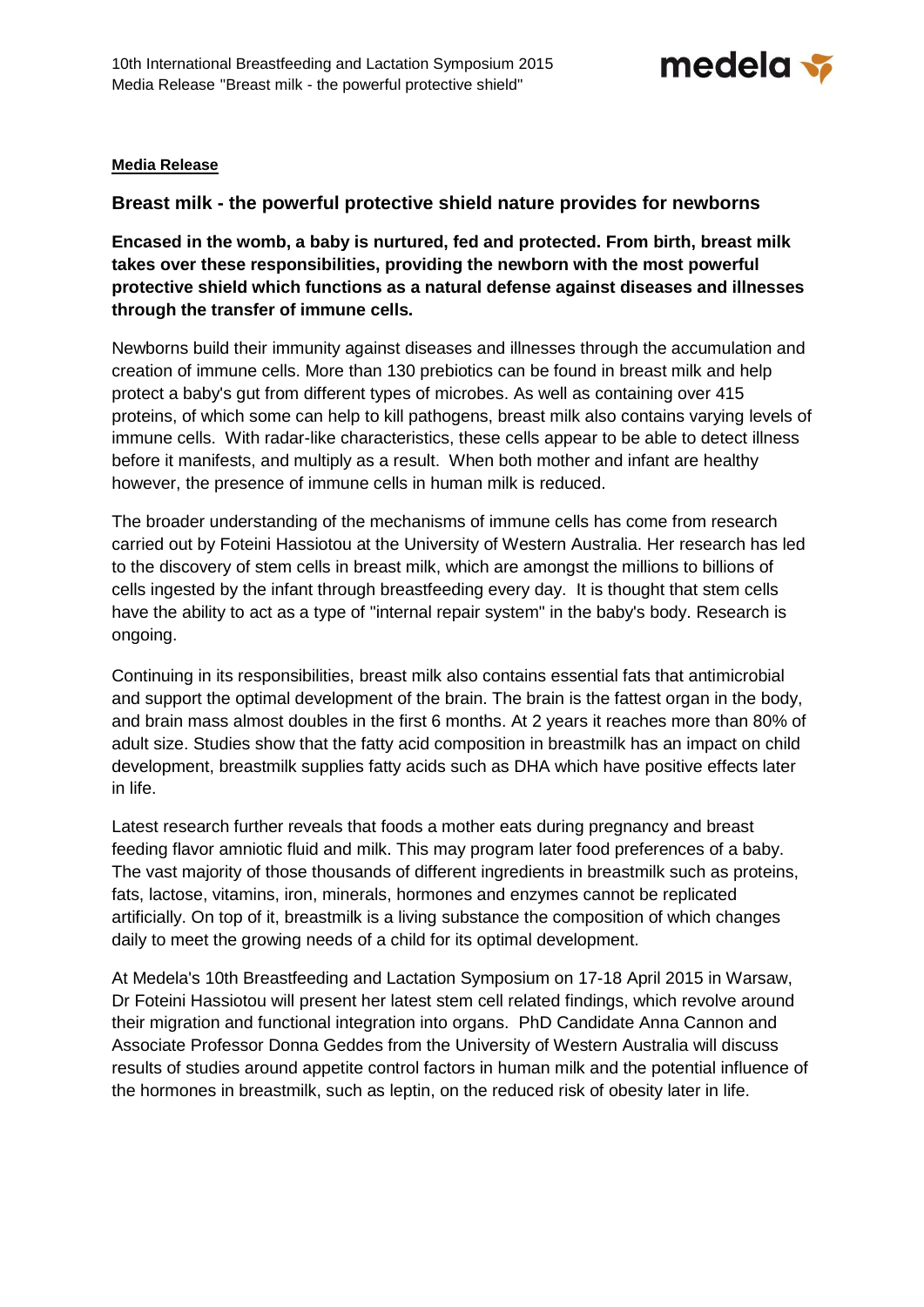medela <del>></del>

Baar, Switzerland, 14. April 2015

# **Contact**

Martin Elbel, Medela AG, Head of Corporate Communications [martin.elbel@medela.ch,](mailto:martin.elbel@medela.ch) Phone +41 41 769 54 37 (Office), +41 79 881 78 28 (Mobile)

More information under [www.medela-symposium.com](http://www.medela-symposium.com/)

Registration for the media (press conference, webcast, attendance) under [http://www.medela.com/IW/en/breastfeeding/for-professionals/congress2015/media/media](http://www.medela.com/IW/en/breastfeeding/for-professionals/congress2015/media/media-registration.html)[registration.html](http://www.medela.com/IW/en/breastfeeding/for-professionals/congress2015/media/media-registration.html) 

# **About Medela:**

Founded in 1961 by Olle Larsson and headquartered in Switzerland, Medela today is led by his son Michael Larsson. Medela concentrates on two business units: "Breastfeeding", which is leading in the development and production of breastfeeding products, and "Healthcare", which engineers and manufactures highly innovative medical vacuum technology solutions. Medela conducts basic research in partnership with leading scientists, medical professionals and universities, and uses the research results in the development of its products. Medela has 18 subsidiaries in Europe, North America and Asia, and together with independent partners distributes its products in more than 90 countries. The company employs over 1,500 staff worldwide, 330 of whom are located in the Canton of Zug, Switzerland. [www.medela.com](http://www.medela.com/)